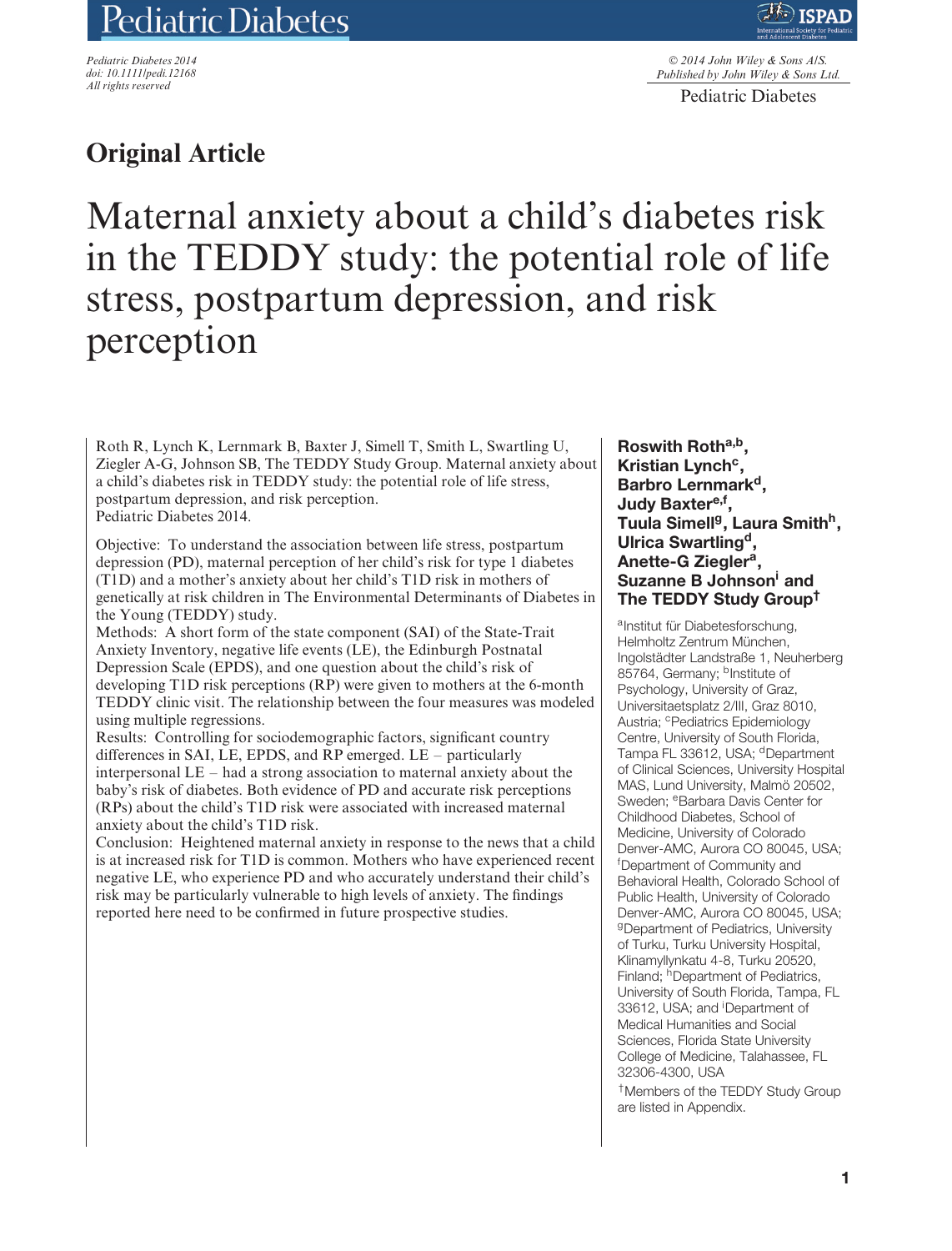Key words: anxiety about baby's diabetes risk – negative life events – postpartum depression – risk perception – type 1 diabetes

Corresponding author: Roswith Roth Institut für Diabetesforschung Helmholtz Zentrum München Ingolstädter Landstraße 1 85764 Neuherberg Germany. Tel: +43 316 380-5119; fax: +43 316 380-9808; e-mail: roswith.roth@uni-graz.at

Submitted 29 January 2014. Accepted for publication 21 May 2014

Type 1 diabetes (T1D) is one of the most common endocrine and metabolic conditions in childhood and the number of children developing this form of diabetes every year is increasing rapidly worldwide, especially among young children (1–4). Genetic screening for T1D risk at birth is now possible but raises concerns about the burden of risk awareness in asymptomatic individuals, most of whom will never develop the disease  $(5-8)$ . A number of studies used the State-Trait Anxiety Inventory (STAI) (9) to investigate the emotional impact of learning that an individual or their child is at risk for T1D. These studies suggest that anxiety tends to be high in response to the news of increased risk but declines over time (5, 10–15).

Prior studies identified a number of factors associated with heightened anxiety in response to risk notification: lower education, ethnic minority status, and *a priori* history of depression (10, 15, 19). The same factors were associated with increased depressive symptoms in response to risk notification as well (10, 19). Risk underestimation has been reported in TEDDY (13) and previously in parents of children at increased genetic risk for T1D and appears to increase over time (5, 19). Although anxiety and depression symptoms are frequently correlated, differential effects of maternal anxiety and depression symptoms in response to infant T1D risk were reported. Mothers who were more accurate in risk perception (RP) experienced more anxiety and fewer depressive symptoms (19). Likewise, underestimation of risk was associated with fewer anxiety and more depressive symptoms. Individuals with a history of depression may be particularly vulnerable to depressive symptoms (5, 19). Coping strategies like self-blame and avoidance in response to the news that their child is at risk for T1D can prevent accurate RP (5, 19).

Life stress has long been considered a potential trigger for T1D (20) and autoimmunity  $(21-23)$ . Life events (LE) are often used as an indicator of stress and have been previously associated with both depression (24–28) and anxiety (29, 30). The available literature indicates that there are differences in the report of LE depending on sociodemographic factors such as ethnicity (31, 32), income, and education (32). A few studies have included different countries when measuring LE (33, 34). Furthermore, LE in T1D are typically assessed in a single country (12, 20–22) and measured retrospectively for the past one or more years, introducing recall bias. Experiences of negative LE at a similar time as learning of the baby's risk for T1D may increase stress with impact on anxiety, postpartum depression (PD), and RP.

About 10–15% of women experience PD (35, 36) although prevalence rates differ by race/ethnicity (37), social status  $(37-39)$ , and country  $(39, 40)$ . Studies have documented the link between life stress and PD; young mothers with a history of major LE are at a greater risk for PD (38).

However, none of these studies examined the impact of LE, PD, and RP on maternal anxiety about the child's risk for T1D in an international study. Greater consideration of these factors may help us better to support families who are asked to participate in longitudinal natural history studies or diabetes prevention trials.

The TEDDY study offers the opportunity to examine factors associated with maternal anxiety about a child's T1D risk in an international cohort. We are in particular interested in how measures of recent LE (during the last 3 months), PD, and RP are related to maternal anxiety about the child's risk for T1D. This study focuses on the 6-month TEDDY visit. Families enter TEDDY when the child is approximately 3 months of age; so, at the 6-month TEDDY visit, mothers have been aware of their child's increased T1D risk for  $> 3$  months but are still relatively new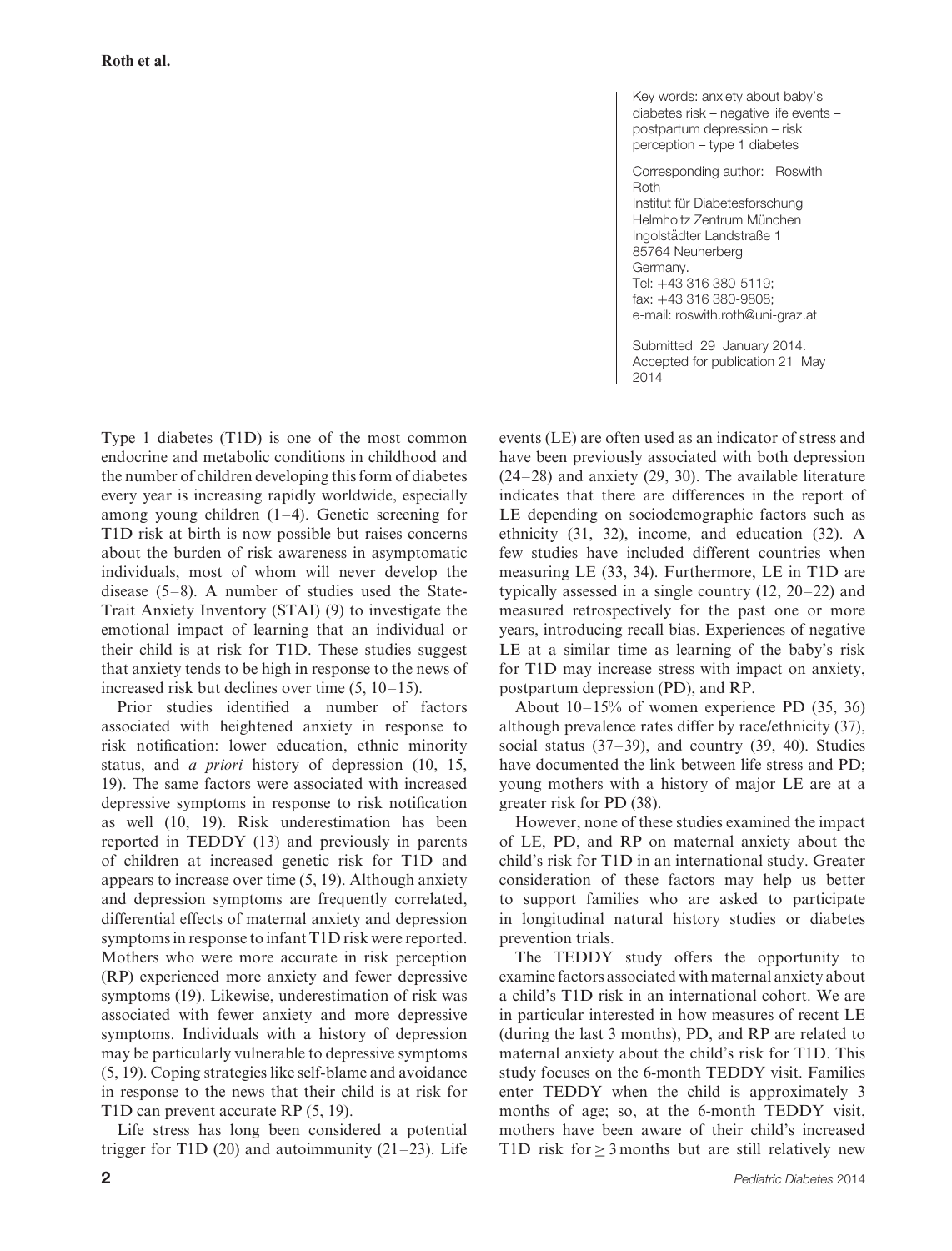to the TEDDY study and their children are still quite young (6 months). Consequently, we hypothesized that all three, LE, PD, and RP, after delivery might be important determinants of the mother's anxiety about the child's T1D risk. We also expected that mothers of children with a first degree relative (FDR) with T1D would be more anxious than mothers from the general population (GP) who are unfamiliar with T1D. Furthermore, we expected that mothers with accurate RP of their child's T1D risk would exhibit more anxiety than mothers who underestimated their child's T1D risk.

#### **Methods**

#### The TEDDY study

The Environmental Determinants of Diabetes in the Young (TEDDY) is a prospective multinational (Finland, Sweden, Germany, USA) cohort study investigating the environmental determinants of T1D. GP and FDR children were screened for genetic predisposition for T1D human leukocyte antigen (HLA-DR and -DQ genotypes) before 3 months of age and if eligible, invited to take part in the study. Characteristics of families who were enrolled or refused to be enrolled are described elsewhere (14, 18). Over 8000 (8668) children were initially enrolled in the study between September 2004 and March 2010 and followed-up for environmental exposures potentially associated with autoimmunity and T1D. Data collected at each study visit including biological data (e.g., blood and nasal swabs); dietary records; demographic and health histories for the child, as well as psychological measurements, including reports of LE, PD, RP; and anxiety about the baby's risk from the parents (41).

In all TEDDY countries, the study was approved by the respective Institutional Review Board or Research Ethics Committee. Demographic variables as well as maternal lifestyle behaviors during pregnancy are collected as part of the TEDDY study; these factors were taken into consideration when examining the relationship between LE, PD, RP, and maternal anxiety about the baby's T1D risk.

#### Study population

The study population consisted of all families who completed a TEDDY study visit when the baby was 6 months of age (window 4.5–7.5 months of age) as of 30 June 2011 ( $n = 8133$ ); a small sample of mothers failed to complete the 6-month study questionnaires  $(n = 521)$  and were excluded, leaving 7612 families for analysis. Of these, most came from the GP  $(n = 6786)$ with no history of T1D but 826 of participating babies had an FDR with T1D.

Sociodemographic and maternal life style measures

The sociodemographic measures included in the analyses were TEDDY country of residence (USA, Finland, Germany, Sweden); child's gender (male, female); child's ethnic minority status (USA: the TEDDY child's mother's first language is not English or the mother was not born in the USA or the child is a member of an ethnic minority group – yes/no; Europe: the child's mother's first language or country of birth is other than that of the TEDDY country in which the child resides – yes/no); child has an FDR with T1D (yes/no); child is an only child (yes/no); maternal age at child's birth; mother's education  $(1 - \text{basic primary})$ education includes primary school through some trade school, 2 – graduated trade school or some college/ university, 3 – higher education includes graduated university/college or higher); parent's marital status (married or living together vs. single parent), and crowding (number of persons in the household divided by the number of rooms in the household). Because the crowding variable was skewed, it was rescored to normalize the distribution  $(0-0.49 = 1; 0.50-0.59 = 2;$  $0.60 - 0.75 = 3$ ;  $0.76 - 1.00 = 4$ ;  $> 1.00 = 5$ ).

We also included maternal lifestyle behaviors during pregnancy as control variables in our analysis: smoking (yes/no); working all three trimesters vs. reducing work hours or not working at all; and complete abstinence from alcohol during the last trimester of the mother's pregnancy (yes/no).

Maternal anxiety about the child's T1D risk

Maternal anxiety about the child's T1D risk was measured at 6 months by a 6-item scale [State Anxiety Inventory  $(SAI)$ ]  $(5, 10, 12-14)$  adapted from the state component of the STAI (9). Mothers were asked to respond to the SAI while thinking specifically about their baby's risk for T1D and their 6-item scores were converted into total scores comparable to the 20-item scores obtained using the STAI. The alpha coefficient for the SAI at 6 months in the TEDDY sample is 0.901. Because of skewed SAI scores, they were rescored to normalize the distribution  $\left( < 23 = 0 \right)$ ,  $23-29 = 1$ ,  $30-37 = 2$ ,  $38-45 = 3$ ,  $\geq 46 = 4$ ).

#### Life stress

At each TEDDY visit, mothers were given a list of LE that might have happened to them and a list of LE that might have happened to their child. The mother indicated whether she or her child had experienced any of the events and if so, she was asked to rate the event's impact as very bad, bad, good, or no impact. Mothers were asked if another event had occurred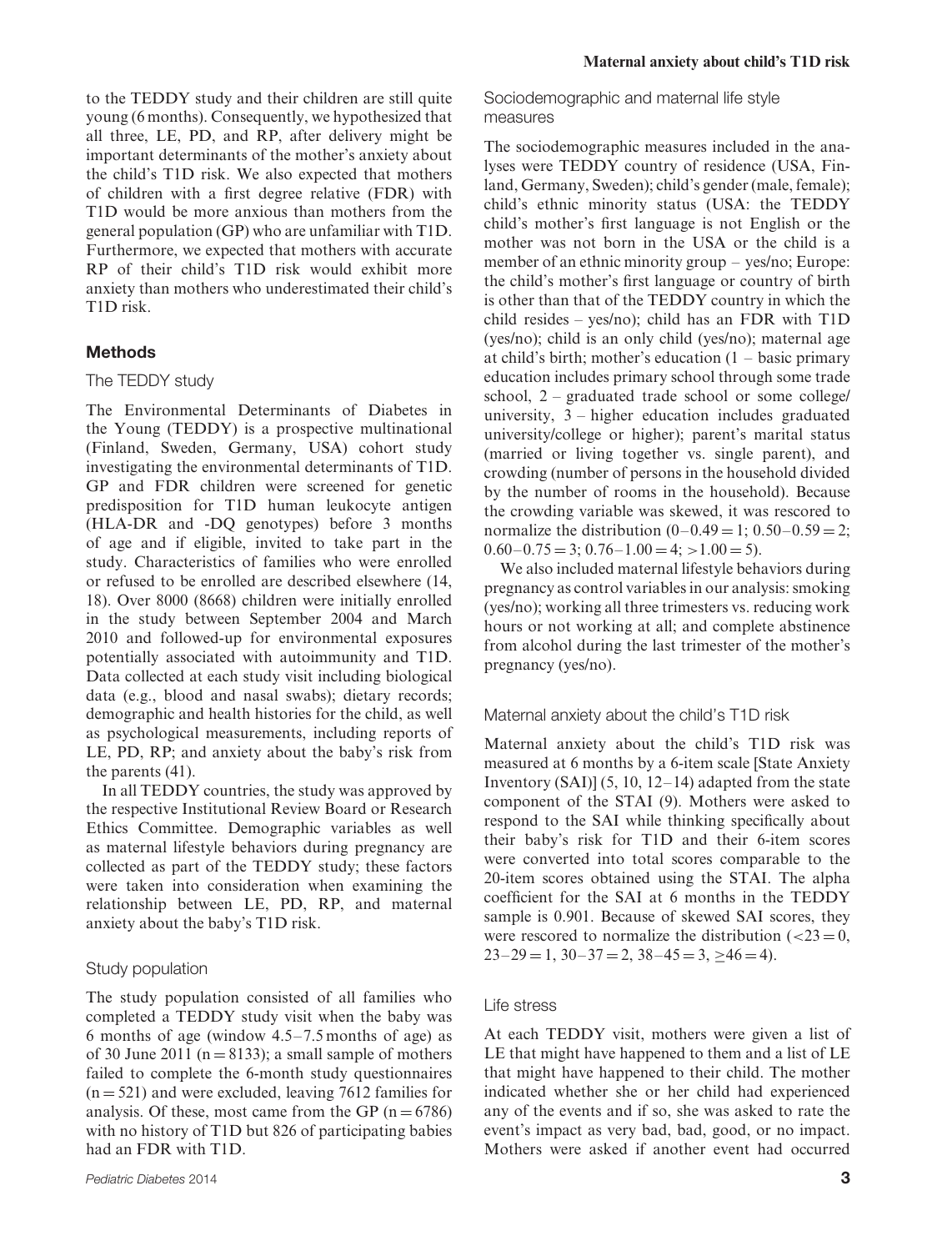not on the lists and if so, they were asked to describe the event and rate its impact. Events on the parent list included serious illness/injury, hospitalization, family member/close friend died, separation/divorce, marriage, victim of violence, quit/lost job, started new job, serious conflicts, legal conflicts, financial difficulties, moved, and changed family composition. Events on the child list included serious illness/injury, hospitalization, separation from parent, moved, new sibling, started daycare, changed daycare, and new step-parent. Only events with very bad or bad impact were considered. Negative LE were further separated into two categories such as loss/loss threatening LE (disease/injury, hospitalization, death in family, and separation/divorce) and interpersonal LE (job-related, financial difficulties, violence, serious conflicts, legal conflicts, moved, and changed family composition). The total number of negative LE, the total number of loss/loss threatening LE, and the total number of interpersonal negative LE reported in the first 6 months of TEDDY visit was calculated. Because 67% of the sample reported no negative LE, this variable was considered as a categorical variable in all data analyses.

# Postpartum depression

Maternal PD was assessed at the 6-month visit by the Edinburgh Postnatal Depression Scale (EPDS) (42, 43). The alpha coefficient for the EPDS in the TEDDY sample was 0.844. Because the EPDS scores were skewed, they were rescored to normalize the distribution  $(0 = 0, 1 - 2 = 1, 3 - 5 = 2, 6 - 8 = 3,$  $9-12=3$ ,  $13-27=4$ ). We considered both the EPDS normalized total score, and whether the score was equal or above the clinical cut-off  $(>13)$  (38, 42, 43).

# Risk perception

RP was measured by the question: 'Compared to other children, do you think your child's risk for developing diabetes is much lower, somewhat lower, about the same, somewhat higher, much higher'. The mother's perception of the child's risk for developing diabetes was scored as accurate when she indicated the child's T1D risk was higher or much higher than other children's T1D risk, and was scored as inaccurate if she indicated the child's T1D risk was the same or somewhat lower or much lower than other children's.

# Statistical analyses

Chi-square was used to test for differences in proportions between categories and Wald tests using simple linear regression models were used to test for differences in means across countries. Multiple linear regressions were used to develop a model of the association between negative LE, EPDS, RP, and maternal SAI about the child's T1D risk, controlling for country and other sociodemographic and lifestyle variables. Data were available on at least 94.3% of all relevant variables and all multiple regression models retained at least 88.3% of the total cohort ( $n = 7612$ ). Analyses were conducted using the Statistical Analysis System Software (Version 9.2, SAS Institute, Cary, NC, USA).

# **Results**

Sociodemographic and maternal life style measures by country

The composition by demographic and lifestyle factors differed significantly between the countries (Table 1); only gender of children was distributed proportionally. In the USA, mothers were more likely to be unmarried or not living with the father, have multiple children and to work during pregnancy. The percentage of minority children is also highest. In Europe, mothers were likely to be living in more crowded households than in the USA. In Germany, the percentage of FDR children were highest, maternal age at birth was higher and more mothers reported smoking and drinking alcohol during pregnancy than in the other TEDDY countries. In USA, fewest mothers smoked and alcohol consumption was least likely in Swedish moms. In USA and Finland, about two third of mothers got a higher education, in Sweden and Germany the percentage was lower. In Germany, a graduated trade school education and some college/university was more frequent (50%), basic primary education was more likely in Swedish moms in comparison to other TEDDY sites.

Anxiety about the child's T1D risk, negative life events, postpartum depression, and risk perception

Significant country differences emerged for all four variables (Table 2). SAI scores were highest in German and US mothers and lowest in Finland.

Overall, 19.6% of mothers reported a loss/loss threatening LE, 19.4% reported an interpersonal negative LE, and in total 33% of mothers reported negative LE in either category. Overall, more US mothers reported one or more negative LE compared to mothers in the European TEDDY countries. Types of negative LE reported by country also differed. The USA had the highest rates of both, loss/loss threatening events as well as interpersonal events; Germany had the lowest. The variation in the number of mothers reporting interpersonal negative LE is much greater than that for loss/loss threatening events. Jobrelated and financial LE, moving and changed family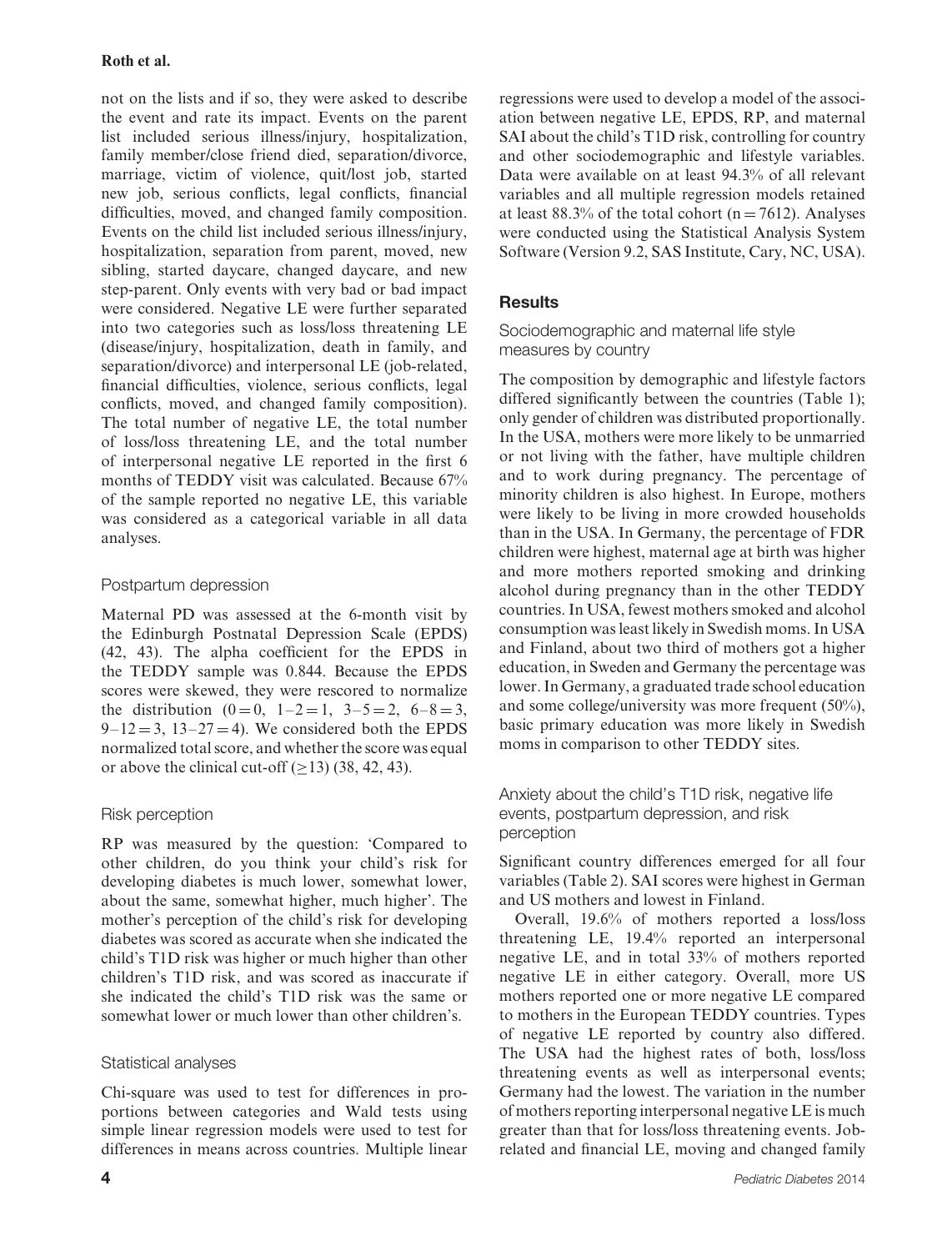Table 1. Sociodemographic and maternal lifestyle factors by country

| Sociodemographic variables                   | <b>USA</b><br>$n$ (%) or<br>M(SD) | Finland<br>$n$ (%) or<br>M (SD) | Germany<br>$n$ (%) or<br>M(SD) | Sweden<br>$n$ (%) or<br>M (SD) | All<br>$n$ (%) or<br>M(SD) |
|----------------------------------------------|-----------------------------------|---------------------------------|--------------------------------|--------------------------------|----------------------------|
| Gender of child                              |                                   |                                 |                                |                                |                            |
| Boy                                          | 1583 (50.9)                       | 829 (51.0)                      | 265 (50.8)                     | 1194 (50.8)                    | 3871 (50.9)                |
| Girl                                         | 1527 (49.1)                       | 798 (49.0)                      | 257 (49.2)                     | 1159 (49.2)                    | 3741 (49.1)                |
| Child ethnic minority                        |                                   |                                 |                                |                                |                            |
| No.                                          | 2034 (69.9)                       | 1502 (97.0)                     | 429 (87.6)                     | 2105 (92.9)                    | 6070 (84.2)                |
| Yes                                          | 874 (30.1)                        | 47 (3.0)                        | 61 (12.4)                      | 160(7.1)                       | 1142 (15.8)                |
| Child has FDR with T1D                       |                                   |                                 |                                |                                |                            |
| <b>No</b>                                    | 2782 (89.5)                       | 1479 (90.9)                     | 323 (61.9)                     | 2202 (93.6)                    | 6786 (89.1)                |
| Yes                                          | 328 (10.5)                        | 148(9.1)                        | 199 (38.1)                     | 151(6.4)                       | 826 (10.9)                 |
| Child is an only child                       |                                   |                                 |                                |                                |                            |
| <b>No</b>                                    | 1810 (62.7)                       | 875 (55.7)                      | 257 (52.4)                     | 1243 (54.8)                    | 4185 (58.0)                |
| Yes                                          | 1075 (37.3)                       | 696 (44.3)                      | 233 (47.6)                     | 1024 (45.2)                    | 3028 (42.0)                |
| Maternal age at child's birth (yr)           | 30.5(5.7)                         | 30.0(5.0)                       | 31.6(4.9)                      | 30.8(4.7)                      | 30.6(5.2)                  |
| Maternal education                           |                                   |                                 |                                |                                |                            |
| Basic primary                                | 441 (15.3)                        | 154 (9.8)                       | 65 (13.3)                      | 767 (33.8)                     | 1427 (19.9)                |
| Graduated trade school education/college     | 720 (25.0)                        | 447 (28.6)                      | 246 (50.3)                     | 389 (17.2)                     | 1802 (25.0)                |
| Higher education                             | 1723 (59.7)                       | 964 (61.6)                      | 178 (36.4)                     | 1111 (49.0)                    | 3976 (55.2)                |
| Married or living status                     |                                   |                                 |                                |                                |                            |
| Married or living together                   | 2711 (93.8)                       | 1518 (96.7)                     | 473 (96.5)                     | 2213 (97.7)                    | 6914 (95.8)                |
| Single parent                                | 178 (6.2)                         | 52(3.3)                         | 17(3.5)                        | 53(2.3)                        | 300(4.2)                   |
| Maternal lifestlye variables during pregancy |                                   |                                 |                                |                                |                            |
| Working status                               |                                   |                                 |                                |                                |                            |
| Did not work or reduced work hours           | 1368 (46.1)                       | 883 (56.7)                      | 302(58.3)                      | 1245 (54.7)                    | 3798 (51.9)                |
| Worked all three trimesters                  | 1599 (53.9)                       | 673 (43.3)                      | 216(41.7)                      | 1030 (45.3)                    | 3518 (48.1)                |
| Smoking during pregnancy                     |                                   |                                 |                                |                                |                            |
| <b>No</b>                                    | 2748 (90.5)                       | 1393 (87.2)                     | 425 (82.7)                     | 2038 (87.7)                    | 6604 (88.4)                |
| Yes                                          | 287(9.5)                          | 204 (12.8)                      | 89 (17.3)                      | 287 (12.3)                     | 867 (11.6)                 |
| Alcohol during pregnancy                     |                                   |                                 |                                |                                |                            |
| <b>No</b>                                    | 2345 (76.6)                       | 1331 (82.5)                     | 381 (73.1)                     | 2131 (90.8)                    | 6188 (82.0)                |
| Yes                                          | 715 (23.4)                        | 283 (17.5)                      | 140 (26.9)                     | 217(9.2)                       | 1355 (18.0)                |
| Household crowding*                          | 1.6(1.3)                          | 2.5(0.9)                        | 2.4(1.1)                       | 2.1(1.1)                       | 2.0(1.2)                   |

FDR, first degree relative; T1D, type 1 diabetes.

Except for child's gender (p = 0.99), all variables significantly differed across countries (p *<* 0.0001).

\*Normalized scores.

composition was more frequently reported in the USA than in the European TEDDY countries.

Overall, the prevalence of PD (EPDS scores  $> 13$ ) was 9% for the total sample. However, significant country differences arose. Germany showed the highest prevalence of PD (11.3%) and Sweden the lowest (7.3%). Considering the normalized scores, mothers from Finland had the highest EPDS means and Swedish mothers the lowest.

Although communication of the child's increased T1D risk was given to the child's parents orally and in writing, risk underestimation was high. In Finland and Germany, about a third of mothers underestimated their child's risk in USA and in Sweden the percentages were even higher (40.1% and 46.3%, respectively).

Predictors of maternal anxiety about the child's T1D risk

We used a multiple regression approach to predict mother's anxiety. In order to control for mediating or confounding variables (44, 45), we built several models. The first model includes country and the sociodemographic factors; only significant predictors were retained. The second model added negative loss/loss threatening and interpersonal LE as predictor variables (Table 3). The third model added the EPDS clinical cut-off score and the fourth and final model added RP as a predictor variable (Table 3).

Country was a significant predictor in all four models; US and German moms had higher SAI scores than Finnish and Swedish mothers. Sociodemographic variables that were predictors of SAI scores in all four models included child ethnic minority and FDR status, maternal age, education, and maternal alcohol consumption and smoking during pregnancy. Mothers of ethnic minority children, of FDR children, who were younger and less educated and who never drank alcohol but smoked during pregnancy, had higher SAI scores. Child's gender, only child status, household crowding, and mothers' work status during pregnancy were not associated with SAI scores. Marital status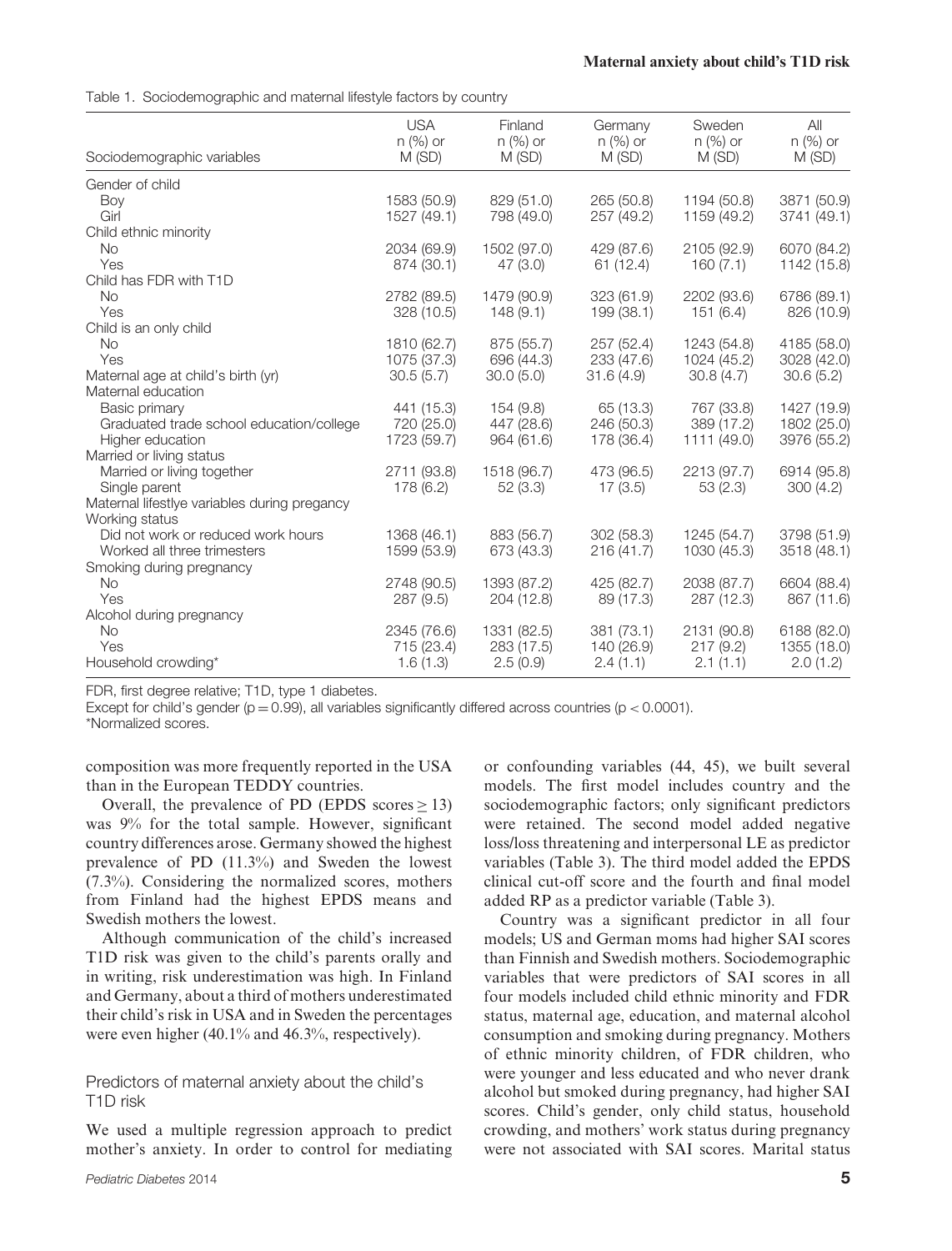Table 2. Maternal SAI scores, number of negative LE and types of LE reported at 6 months by country, EPDS scores and risk perception

|                                                                                                                                                                                                                                                                                                                                                                                                                                                                                                                                                                                   | <b>TEDDY</b> country                                                                                                                                                                                                 |                                                                                                                                                                                                          |                                                                                                                                                                                              |                                                                                                                                                                                                                 |                                                                                                                                                                                                                    |  |
|-----------------------------------------------------------------------------------------------------------------------------------------------------------------------------------------------------------------------------------------------------------------------------------------------------------------------------------------------------------------------------------------------------------------------------------------------------------------------------------------------------------------------------------------------------------------------------------|----------------------------------------------------------------------------------------------------------------------------------------------------------------------------------------------------------------------|----------------------------------------------------------------------------------------------------------------------------------------------------------------------------------------------------------|----------------------------------------------------------------------------------------------------------------------------------------------------------------------------------------------|-----------------------------------------------------------------------------------------------------------------------------------------------------------------------------------------------------------------|--------------------------------------------------------------------------------------------------------------------------------------------------------------------------------------------------------------------|--|
|                                                                                                                                                                                                                                                                                                                                                                                                                                                                                                                                                                                   | <b>USA</b>                                                                                                                                                                                                           | Finland                                                                                                                                                                                                  | Germany                                                                                                                                                                                      | Sweden                                                                                                                                                                                                          | All                                                                                                                                                                                                                |  |
|                                                                                                                                                                                                                                                                                                                                                                                                                                                                                                                                                                                   | M (SD) or                                                                                                                                                                                                            | M (SD) or                                                                                                                                                                                                | M (SD) or                                                                                                                                                                                    | M (SD) or                                                                                                                                                                                                       | M (SD) or                                                                                                                                                                                                          |  |
|                                                                                                                                                                                                                                                                                                                                                                                                                                                                                                                                                                                   | $n$ (%)                                                                                                                                                                                                              | $n (\%)$                                                                                                                                                                                                 | $n (\%)$                                                                                                                                                                                     | $n (\%)$                                                                                                                                                                                                        | $n (\%)$                                                                                                                                                                                                           |  |
| Maternal anxiety (SAI)                                                                                                                                                                                                                                                                                                                                                                                                                                                                                                                                                            | $n = 3072$                                                                                                                                                                                                           | $n = 1626$                                                                                                                                                                                               | $n = 519$                                                                                                                                                                                    | $n = 2338$                                                                                                                                                                                                      | $n = 7555$                                                                                                                                                                                                         |  |
| Mean (SD) SAI score                                                                                                                                                                                                                                                                                                                                                                                                                                                                                                                                                               | 37.6 (10.6)                                                                                                                                                                                                          | 32.0(8.3)                                                                                                                                                                                                | 39.4 (10.9)                                                                                                                                                                                  | 35.6 (9.0)                                                                                                                                                                                                      | 35.9 (10.0)                                                                                                                                                                                                        |  |
| Mean (SD) normalized SAI score                                                                                                                                                                                                                                                                                                                                                                                                                                                                                                                                                    | 2.16(1.3)                                                                                                                                                                                                            | 1.52(1.0)                                                                                                                                                                                                | 2.39(1.2)                                                                                                                                                                                    | 1.96(1.1)                                                                                                                                                                                                       | 1.98(1.2)                                                                                                                                                                                                          |  |
| Life events (LE)                                                                                                                                                                                                                                                                                                                                                                                                                                                                                                                                                                  | $n = 3006$                                                                                                                                                                                                           | $n = 1610$                                                                                                                                                                                               | $n = 494$                                                                                                                                                                                    | $n = 2325$                                                                                                                                                                                                      | $n = 7434$                                                                                                                                                                                                         |  |
| $\geq$ 1 LE with negative impact: N (%)                                                                                                                                                                                                                                                                                                                                                                                                                                                                                                                                           | 1268 (42.2)                                                                                                                                                                                                          | 394 (24.5)                                                                                                                                                                                               | 90 (18.2)                                                                                                                                                                                    | 702 (30.2)                                                                                                                                                                                                      | 2454 (33.0)                                                                                                                                                                                                        |  |
|                                                                                                                                                                                                                                                                                                                                                                                                                                                                                                                                                                                   | LE yes                                                                                                                                                                                                               | LE yes                                                                                                                                                                                                   | LE yes                                                                                                                                                                                       | LE yes                                                                                                                                                                                                          | LE yes                                                                                                                                                                                                             |  |
|                                                                                                                                                                                                                                                                                                                                                                                                                                                                                                                                                                                   | $n$ (%)                                                                                                                                                                                                              | n (%)                                                                                                                                                                                                    | n (%)                                                                                                                                                                                        | n (%)                                                                                                                                                                                                           | n (%)                                                                                                                                                                                                              |  |
| Loss or loss threatening events<br>Disease, injury, hospitalization (A)<br>Death and significant loss (B)<br>Separation and divorce (C)<br>Overall (categories A, B, or C)<br>Interpersonal events<br>Job related (D)<br>Financial difficulties (E)<br>Violence, serious conflict, legal conflict (F)<br>Moved, changed family composition (G)<br>Overall (categories D, E, F, or G)<br>Postpartum depression (EDPS)<br>Mean (SD) EPDS score<br>Mean (SD) normalized EPDS score<br>Clinical cut-off score $\geq$ 13: n (%)<br>Risk perception (RP)<br>Underestimation<br>Accurate | 453 (15.1)<br>150(5.0)<br>148 (4.9)<br>690 (23.0)<br>256(8.5)<br>322 (10.7)<br>229(7.6)<br>375 (12.5)<br>885 (29.4)<br>$n = 3105$<br>6.33(4.4)<br>2.62(1.4)<br>296 (9.5)<br>$n = 3095$<br>1242 (40.1)<br>1853 (59.9) | 144(8.9)<br>46 (2.9)<br>95(5.9)<br>260(16.1)<br>29(1.8)<br>51(3.2)<br>66 (4.1)<br>68 (4.2)<br>188 (11.7)<br>$n = 1627$<br>6.53(4.4)<br>2.70(1.3)<br>151 (9.3)<br>$n = 1625$<br>461 (28.4)<br>1164 (71.6) | 36(7.3)<br>12(2.4)<br>16(3.2)<br>59 (11.9)<br>6(1.2)<br>0(0.0)<br>11(2.2)<br>24(4.9)<br>39(7.9)<br>$n = 522$<br>6.11(4.7)<br>2.52(1.4)<br>62 (11.9)<br>$n = 521$<br>153 (29.4)<br>368 (70.6) | 321 (13.8)<br>106(4.6)<br>78 (3.4)<br>448 (19.3)<br>76 (3.3)<br>48 (2.0)<br>145(6.2)<br>127(5.5)<br>341 (14.7)<br>$n = 2352$<br>5.72(4.2)<br>2.43(1.3)<br>172 (7.3)<br>$n = 2343$<br>1084 (46.3)<br>1259 (53.7) | 954 (12.8)<br>314(4.2)<br>337(4.5)<br>1457 (19.6)<br>367(4.9)<br>421(5.7)<br>451(6.1)<br>594 (8.0)<br>1453 (19.5)<br>$n = 7606$<br>6.17(4.4)<br>2.57(1.4)<br>681 (9.0)<br>$n = 7584$<br>2940 (38.8)<br>4644 (61.2) |  |

SAI, state anxiety inventory; LE, life events; EPDS, Edinburgh Postnatal Depression Scale; RP, risk perception

SAI scores, number (%) of mothers reporting negative LE and EPDS scores differed significantly across the countries (p *<* 0.0001). The frequency of mothers reporting loss or loss threatening events or interpersonal events differed signficantly across the countries (p *<* 0.0001).

lost significance in the final model. Negative LE were significant predictors of SAI scores, but only interpersonal LE stayed significant when EPDS clinical cut-off score was introduced in the analysis (final model). When EPDS normalized score was used instead, smoking during pregnancy and interpersonal LE lost significance in the final model (data not shown). RP had an independent contribution to mother's anxiety.

# **Discussion**

In the framework of T1D research, LE have typically been collected retrospectively from one to several years before diabetes manifestation (20), 1 yr or longer before the appearance of autoantibodies (12, 21–23). In TEDDY, parents are asked about LE at each TEDDY visit, using a recall window of the preceding 3 months in an effort to minimize the impact of recall bias inherent in prior studies (46).

There are a few studies comparing life stress across different countries and those that do exist have focused on cardiovascular disease (33) or posttraumatic stress disorder (PTSD) (34). To our knowledge, TEDDY is the first study to prospectively collect recent LE under comparable conditions in an international cohort of families with small children. In the TEDDY cohort as a whole, 33% of mothers reported one or more negative LE at the baby's 6-month TEDDY visit. However, prevalence rates varied from a high of 42% in the USA to a low of 18% in Germany. Country differences were greatest for interpersonal negative LE; 29% of US moms reported such events compared to only 8% of German mothers. Moving or changing family composition, job-related and financial difficulties were particularly pronounced in the USA.

The prevalence of PD worldwide is currently estimated at 10–15% (36, 38, 40), with considerable differences between countries (39, 40) depending on the clinical cut-off scores (between ≥9 and ≥13) (39) and the time of measurement (39, 40). Consistent with other newborn screening studies (19, 47), EPDS scores in TEDDY were in the normal range, with an overall PD prevalence rate of 9%, varying from 12% in Germany to 7% in Sweden. Affonsoa et al. (40) reported similar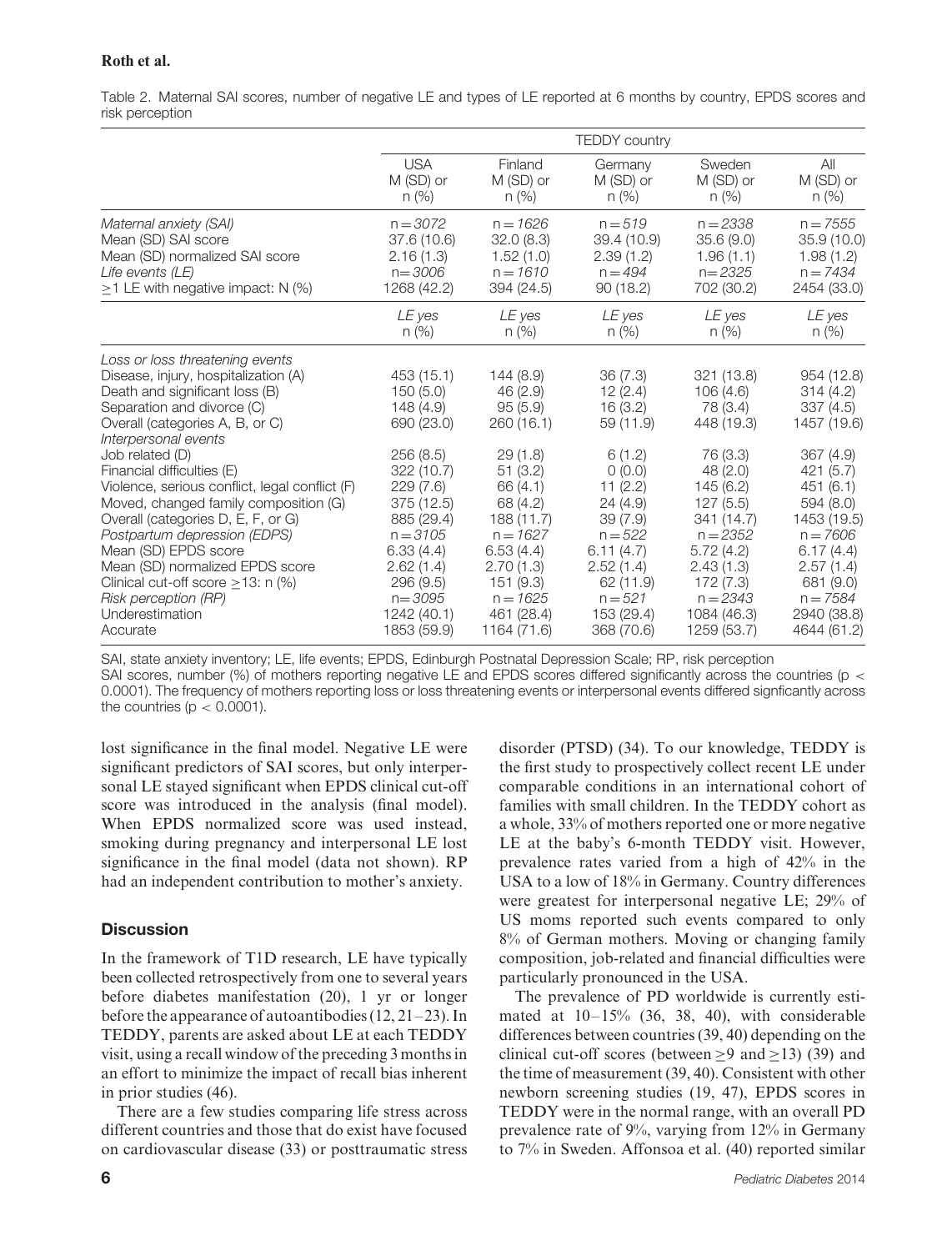|                                                  | Total or mean  | Sociodemographic factors<br>as predictors of SAI scores |                 |                          | Sociodemographic factors<br>and negative LE as<br>predictors of SAI scores |                     |         |
|--------------------------------------------------|----------------|---------------------------------------------------------|-----------------|--------------------------|----------------------------------------------------------------------------|---------------------|---------|
| Factors                                          | N or mean (SD) | β                                                       | 95% CI          | p-value                  | $\beta$                                                                    | 95% CI              | p-value |
| Country of residence                             |                |                                                         |                 |                          |                                                                            |                     |         |
| <b>USA</b>                                       | 2624           | 0.00                                                    | Ref             |                          | 0.00                                                                       | Ref                 |         |
| Finland                                          | 1499           | $-4.67$                                                 | $-5.29$ to 4.05 |                          | $-4.34$                                                                    | $-5.97$ to $-3.72$  |         |
| Germany                                          | 457            | 1.56                                                    | 0.59 to 2.53    |                          | 1.99                                                                       | 1.01 to 2.97        |         |
| Sweden                                           | 2182           | $-1.46$                                                 | $-2.02$ to 0.89 | < 0.001                  | $-1.19$                                                                    | $-1.77$ to $-0.62$  | < 0.001 |
| Child ethnic minority                            |                |                                                         |                 |                          |                                                                            |                     |         |
| Yes                                              | 989            | 0.00                                                    | Ref             |                          | 0.00                                                                       | Ref                 |         |
| <b>No</b>                                        | 5773           | $-3.79$                                                 | $-4.46$ to 3.12 | < 0.001                  | $-3.76$                                                                    | $-4.43$ to 3.09     | < 0.001 |
| Child has FDR with T1DM                          |                |                                                         |                 |                          |                                                                            |                     |         |
| <b>No</b>                                        | 6029           | 0.00                                                    | Ref             |                          | 0.00                                                                       | Ref                 |         |
| Yes                                              | 733            | 2.91                                                    | 2.17 to 3.65    | < 0.001                  | 2.89                                                                       | 2.15 to 3.63        | < 0.001 |
| Maternal age at child's birth (yr)               | 30.7(5.1)      | $-0.07$                                                 | $-0.11$ to 0.02 | 0.006                    | $-0.07$                                                                    | $-0.11$ to $-0.02$  | 0.006   |
| Maternal education                               |                |                                                         |                 |                          |                                                                            |                     |         |
| Basic primary                                    | 1328           | 0.00                                                    | Ref             |                          | 0.00                                                                       | Ref                 |         |
| Graduated trade school/college                   | 1669           | $-1.39$                                                 | $-2.10$ to 0.69 |                          | $-1.39$                                                                    | $-2.10$ to $-0.69$  |         |
| Higher education                                 | 3765           | $-1.79$                                                 | $-2.44$ to 1.13 | < 0.001                  | $-1.73$                                                                    | $-2.38$ to $-1.08$  | < 0.001 |
| Married or living together                       |                |                                                         |                 |                          |                                                                            |                     |         |
| <b>No</b>                                        | 268            | 1.32                                                    | 0.15 to 2.50    |                          | 1.10                                                                       | $-0.07$ to 2.72     |         |
| Yes                                              | 6494           | 0.00                                                    | Ref             | 0.027                    | 0.00                                                                       | Ref                 | 0.066   |
| Smoking during pregnancy                         |                |                                                         |                 |                          |                                                                            |                     |         |
| <b>No</b>                                        | 6022           | 0.00                                                    | Ref             |                          | 0.00                                                                       | Ref                 |         |
| Yes                                              | 740            | 0.64                                                    | $-0.11$ to 1.38 | 0.092                    | 0.76                                                                       | 0.01 to 1.50        | 0.048   |
| Alcohol during pregnancy                         |                |                                                         |                 |                          |                                                                            |                     |         |
| <b>No</b><br>Yes                                 | 4438<br>2324   | 0.00<br>$-0.61$                                         | Ref             |                          | 0.00<br>$0.012 -0.65$                                                      | Ref                 | 0.008   |
|                                                  |                |                                                         | $-1.10$ to 0.13 |                          |                                                                            | $-1.13$ to $-0.17$  |         |
| Loss or loss theatening negative LE<br><b>No</b> | 5472           |                                                         |                 |                          |                                                                            |                     |         |
| Yes                                              | 1290           |                                                         |                 | $\overline{\phantom{0}}$ | 0.00<br>0.77                                                               | Ref<br>0.20 to 1.34 | 0.008   |
|                                                  |                |                                                         |                 |                          |                                                                            |                     |         |
| Interpersonal negative LE<br><b>No</b>           | 5486           |                                                         |                 |                          | 0.00                                                                       | Ref                 |         |
| Yes                                              | 1276           |                                                         |                 | $\overline{\phantom{0}}$ | 1.65                                                                       | 1.06 to 2.23        | < 0.001 |
|                                                  |                |                                                         |                 |                          |                                                                            |                     |         |
| EPDS score $\geq$ 13                             | 6188           |                                                         |                 |                          |                                                                            |                     |         |
| No                                               |                |                                                         |                 |                          |                                                                            |                     |         |
| Yes<br>Risk perception                           | 574            |                                                         |                 |                          |                                                                            |                     |         |
|                                                  |                |                                                         |                 |                          |                                                                            |                     |         |
| Underestimation<br>Accurate                      | 2572<br>4190   |                                                         |                 |                          |                                                                            |                     |         |
|                                                  |                | $0 - 1 -$                                               | $1 - 2 =$       |                          | $\sim$                                                                     | $-1$ $-1$ $-1$      |         |

Table 3. Mulitple linear regression results predicting maternal SAI about the child's T1DM risk

|                                    | Total or<br>mean | Sociodemographic<br>factors, negative LE and<br>EPDS as predictors<br>of SAI scores |                    |         | Sociodemographic factors,<br>negative LE, EPDS, and RP<br>as predictors of<br>SAI scores |                    |         |
|------------------------------------|------------------|-------------------------------------------------------------------------------------|--------------------|---------|------------------------------------------------------------------------------------------|--------------------|---------|
| Factors                            | N or mean (SD)   | β                                                                                   | 95% CI             | p-value | β                                                                                        | 95% CI             | p-value |
| Country of residence               |                  |                                                                                     |                    |         |                                                                                          |                    |         |
| <b>USA</b>                         | 2624             | 0.00                                                                                | Ref                |         | 0.00                                                                                     | Ref                |         |
| Finland                            | 1499             | $-4.50$                                                                             | $-5.12$ to $-3.88$ |         | $-4.77$                                                                                  | $-5.39$ to $-4.16$ |         |
| Germany                            | 457              | 1.76                                                                                | 0.79 to 2.73       |         | 1.59                                                                                     | 0.64 to 2.55       |         |
| Sweden                             | 2182             | $-1.20$                                                                             | $-1.76$ to $-0.63$ | < 0.001 | $-1.09$                                                                                  | $-1.65$ to $-0.53$ | < 0.001 |
| Child ethnic minority              |                  |                                                                                     |                    |         |                                                                                          |                    |         |
| Yes                                | 989              | 0.00                                                                                | Ref                |         | 0.00                                                                                     | Ref                |         |
| No.                                | 5773             | $-3.58$                                                                             | $-4.25$ to $-2.92$ | < 0.001 | $-3.87$                                                                                  | $-4.53$ to 3.21    | < 0.001 |
| Child has FDR with T1DM            |                  |                                                                                     |                    |         |                                                                                          |                    |         |
| <b>No</b>                          | 6029             | 0.00                                                                                | Ref                |         | 0.00                                                                                     | Ref                |         |
| Yes                                | 733              | 2.83                                                                                | 2.10 to 3.56       | < 0.001 | 2.11                                                                                     | 1.37 to 2.84       | < 0.001 |
| Maternal age at child's birth (yr) | 30.7(5.1)        | $-0.07$                                                                             | $-0.11$ to $-0.02$ | 0.005   | $-0.07$                                                                                  | $-0.12$ to $-0.03$ | 0.002   |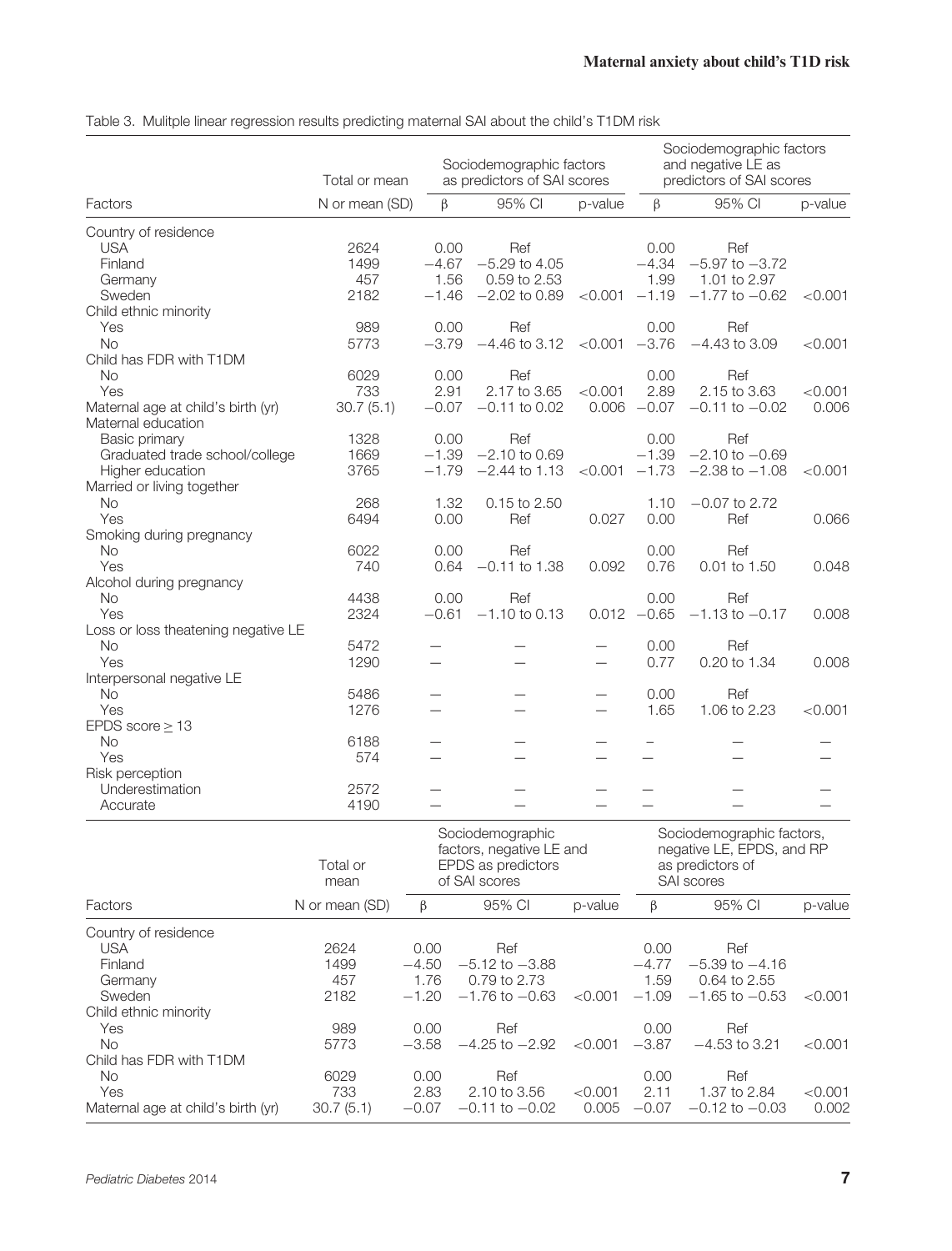#### Table 3. Continued

|                                | Total or<br>mean | Sociodemographic<br>factors, negative LE and<br>EPDS as predictors<br>of SAI scores |                    |            | Sociodemographic factors,<br>negative LE, EPDS, and RP<br>as predictors of<br>SAI scores |                    |         |
|--------------------------------|------------------|-------------------------------------------------------------------------------------|--------------------|------------|------------------------------------------------------------------------------------------|--------------------|---------|
| Factors                        | N or mean (SD)   | $\beta$                                                                             | 95% CI             | p-value    | $\beta$                                                                                  | 95% CI             | p-value |
| Maternal education             |                  |                                                                                     |                    |            |                                                                                          |                    |         |
| Basic primary                  | 1328             | 0.00                                                                                | Ref                |            | 0.00                                                                                     | Ref                |         |
| Graduated trade school/college | 1669             | $-1.27$                                                                             | $-1.97$ to $-0.58$ |            | $-1.49$                                                                                  | $-2.18$ to $-0.80$ |         |
| Higher education               | 3765             | $-1.51$                                                                             | $-2.16$ to $-0.86$ | ${<}0.001$ | $-2.07$                                                                                  | $-2.72$ to $-1.43$ | < 0.001 |
| Married or living together     |                  |                                                                                     |                    |            |                                                                                          |                    |         |
| No                             | 268              | 0.79                                                                                | $-0.37$ to 1.95    |            | 0.81                                                                                     | 0.34 to 1.96       |         |
| Yes                            | 6494             | 0.00                                                                                | Ref                | 0.183      | 0.00                                                                                     | Ref                | 0.168   |
| Smoking during pregnancy       |                  |                                                                                     |                    |            |                                                                                          |                    |         |
| <b>No</b>                      | 6022             | 0.00                                                                                | Ref                |            | 0.00                                                                                     | Ref                |         |
| Yes                            | 740              | 0.73                                                                                | $-0.01$ to 1.47    | 0.054      | 0.78                                                                                     | $-0.05$ to 1.52    | 0.036   |
| Alcohol during pregnancy       |                  |                                                                                     |                    |            |                                                                                          |                    |         |
| No                             | 4438             | 0.00                                                                                | Ref                |            | 0.00                                                                                     | Ref                |         |
| Yes                            | 2324             | $-0.73$                                                                             | $-1.21$ to $-0.26$ | 0.002      | $-0.81$                                                                                  | $-1.28$ to $-0.34$ | 0.001   |
| Loss or loss theatening neg LE |                  |                                                                                     |                    |            |                                                                                          |                    |         |
| No                             | 5472             | 0.00                                                                                | Ref                |            | 0.00                                                                                     | Ref                |         |
| Yes                            | 1290             | 0.52                                                                                | $-0.05$ to 1.08    | 0.073      | 0.44                                                                                     | $-0.12$ to 1.00    | 0.125   |
| Interpersonal negative LE      |                  |                                                                                     |                    |            |                                                                                          |                    |         |
| No                             | 5486             | 0.00                                                                                | Ref                |            | 0.00                                                                                     | Ref                |         |
| Yes                            | 1276             | 1.17                                                                                | 0.59 to 1.76       | < 0.001    | 1.09                                                                                     | 0.52 to 1.67       | < 0.001 |
| EPDS score $\geq$ 13           |                  |                                                                                     |                    |            |                                                                                          |                    |         |
| <b>No</b>                      | 6188             | 0.00                                                                                | Ref                |            | 0.00                                                                                     | Ref                |         |
| Yes                            | 574              | 5.10                                                                                | 4.30 to 5.90       | < 0.001    | 5.02                                                                                     | 4.23 to 5.82       | < 0.001 |
| Risk perception                |                  |                                                                                     |                    |            |                                                                                          |                    |         |
| Underestimation                | 2572             |                                                                                     |                    |            | 0.00                                                                                     | Ref                |         |
| Accurate                       | 4190             |                                                                                     |                    |            | 2.80                                                                                     | 2.34 to 3.27       | < 0.001 |

T1D, type 1 diabetes; SAI, state anxiety inventory; LE, life event(s); EPDS, Edinburgh Postnatal Depression Scale; RP, risk perception; FDR, first degree relative.

Child's gender, only child status, household crowding, and mothers' work status during pregnancy were not associated with SAI scores. When EPDS normalized scores were used smoking during pregnancy and interpersonal LE lost significance.

results, with Sweden having the lowest rate of PD, followed by Finland and the USA (Germany was not included in the Affonsoa study). Halbreich et al. (39) observed slightly higher percentages but nearly the same country order of PD measured by EPDS with lower clinical cut-off scores (from  $>10$  to  $>11$ ) from 17.7% in Germany, 16.6% in Finland, 15.4% in the USA, and 12.3% in Sweden.

Mothers' reactions to their child's T1D risk varied significantly by TEDDY country. Mothers in Germany and the USA reported the highest anxiety scores and Finland reported the lowest. Germany had the highest percentage of FDR babies in the study; mothers of FDR babies often exhibit higher levels of anxiety (5, 10, 12, 19, 47). However, the higher anxiety rates seen in the USA and Germany remained, even with FDR status in the model. Anxiety about the baby's risk to get T1D is comparable to anxiety of pregnant women and working women. Parents of islet cell antibodies (ICA) plus children and pregnant women undergoing amniocentesis show higher anxiety (10, 12). Although Finland has the highest incidence of T1D in the world (16) a number of studies documented

low rates of anxiety in Finish people (5, 6, 13, 17). Because T1D is so common in Finland, families might view the disease as less anxiety provoking (5, 17). Consistent with prior literature, younger mothers who were less educated and who had an ethnic minority child reported greater anxiety about the child's T1D risk (5, 10, 14). Mothers who reported drinking alcohol during pregnancy reported lower anxiety scores. We suspect that alcohol use may be one way these mothers manage their anxiety; unfortunately, we did not collect information on alcohol use after the birth of the baby. Smoking during pregnancy was related to higher anxiety; smoking is often used as a coping strategy in response to stress and anxiety (48).

In addition to these sociodemographic predictors of maternal anxiety about her child's TID risk, LE, PD, and maternal RP were all strongly related to mothers SAI scores at the 6-month TEDDY visit. These findings are important in a number of respects. First, it was possible to collect LE in an international cohort, under very similar conditions, considering a window of 3 months, minimizing recall bias. Second, the opportunity to examine the relationship between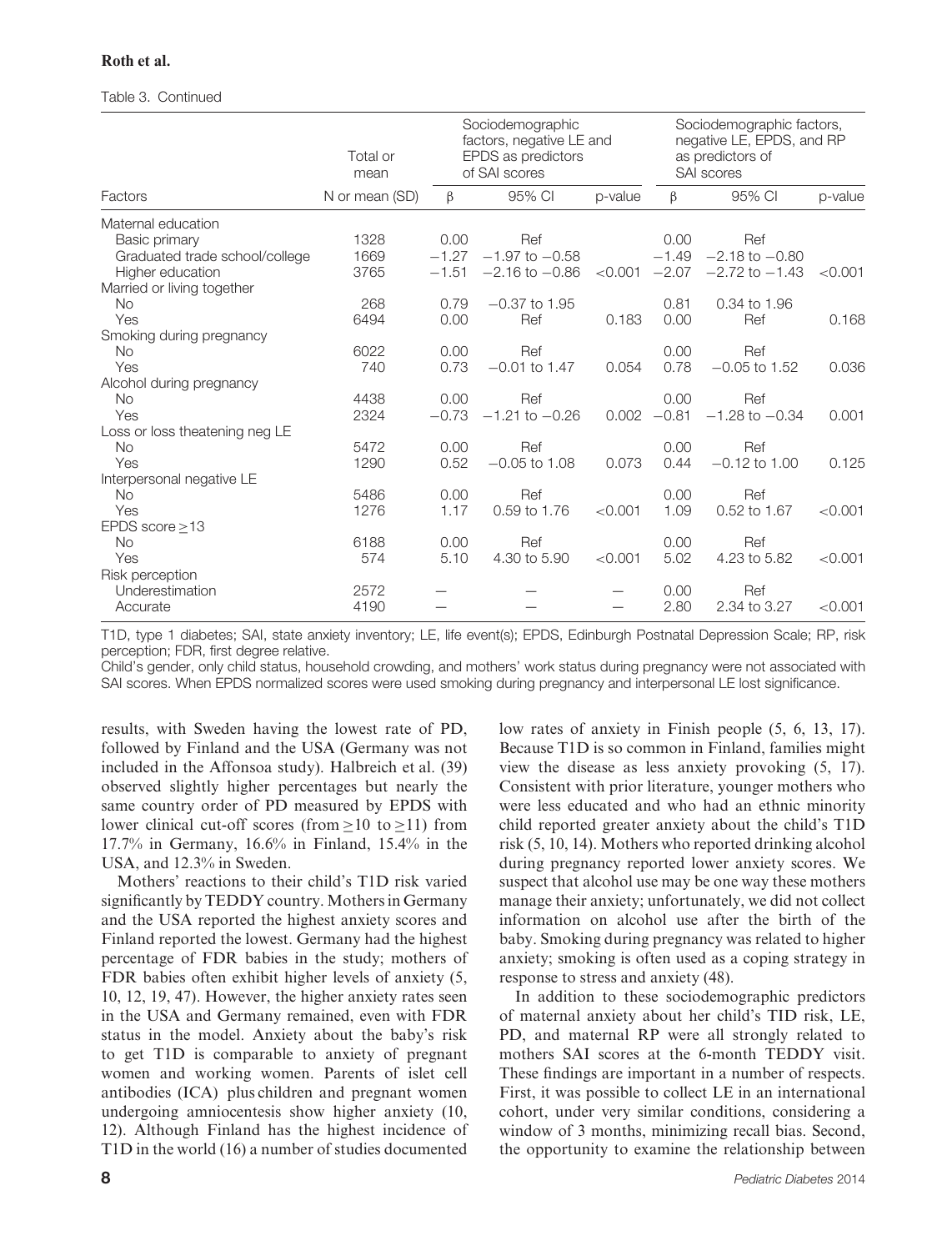LE, PD, RP, and anxiety about a child's risk for disease in an international cohort is rare and informative. We were able to elucidate important country differences and identify other sociodemographic factors associated with maternal anxiety about the child's risk for T1D. More importantly, we were able to model the relationship between LE, PD, RP, and anxiety, with the effects of country and other sociodemographic and lifestyle factors controlled. As expected, we found that life stress has a strong association with anxiety about the baby's diabetes risk. However, the association between loss/loss threatening LE and maternal anxiety about the child's T1D risk was reduced when PD was introduced in the analysis. The results indicate that the relationship between loss/loss threatening LE, to a lesser extent interpersonal LE and maternal anxiety about the baby's risk is mediated by PD; such as negative LE increase the risk of PD which in turn is associated with higher levels of maternal anxiety about the child's T1D risk. Accurate RP about the child's risk was an independent predictor of maternal anxiety. The differential effects of mother's anxiety and depression symptoms in response to RP as reported earlier (5, 10, 19) could not be observed in TEDDY.

If mothers scored  $\geq$ 13, the clinical EPDS cut-off score, TEDDY nurses recommended seeing a psychological counselor. Family adversities like distress in mothers in infancy predict children's depression and anxiety in adolescence; early interventions are suggested to reduce not only mother's distress but also long-term consequences for children (49). Mothers with accurate RPs experiencing high anxiety about their child's risk were more likely to withdraw from the study. A tailored intervention has been introduced to prevent them from drop out (13).

We acknowledge that the TEDDY population is a highly motivated sample of educated mothers who have volunteered to participate in a longitudinal study with a demanding protocol. Consequently, our study findings may not replicate in other populations.

Another limitation is the cross-sectional nature of the study, with self-report measures collected at the same point in time (the TEDDY 6-month study visit). There is a risk of inflated associations between variables because of shared method variance and the causal direction of significant associations cannot be confirmed. For example, although we suspect that negative LE reported in the 3-month window prior to the study visit led to higher reports of maternal PD and anxiety about the child's T1D risk, one cannot rule out the possibility that mothers who are more anxious or depressed are more likely to recall a negative LE in the prior 3 months, whereas mothers who are not depressed or anxious simply do not remember such events. We believe this is unlikely as all participants were prompted with a list of negative LE – most of

which would be difficult to 'forget' when prompted (e.g., serious illness, getting a divorce, losing a job). Nevertheless, prospective studies are needed to confirm the findings reported here. As TEDDY is a longitudinal study in which LE data is collected at each TEDDY visit, it holds great promise for discerning the impact of negative LE on study outcomes – both psychological (e.g., anxiety and depression) and physical (child illness and autoantibody development). The findings reported here strongly suggest that future prospective studies are warranted.

### **Acknowledgements**

This study was funded by DK 63829, 63861, 63821, 63865, 63863, 63836, 63790 and UC4DK095300 and Contract No. HHSN267 200700014C from the National Institute of Diabetes and Digestive and Kidney Diseases (NIDDK), National Institute of Allergy and Infectious Diseases (NIAID), National Institute of Child Health and Human Development (NICHD), National Institute of Environmental Health Sciences (NIEHS), Juvenile Diabetes Research Foundation (JDRF), and Centers for Disease Control and Prevention (CDC).

#### **References**

- 1. D.I.A.M.O.N.D. Project Group. Incidence and trends of childhood type 1 diabetes worldwide 1990-1999. Diabet Med 2006: 23: 857–866.
- 2. PATTERSON CC, DAHLQUIST GG, GYÜRÜS E et al. Incidence trends for childhood type 1 diabetes in Europe during 1989-2003 and predicted new cases 2005-20: a multicentre prospective registration study. Lancet 2009: 373: 2027–2033.
- 3. S.E.A.R.C.H. for Diabetes in Youth Study Group,Liese AD, D'Agostino RB et al. The burden of diabetes mellitus among US youth: prevalence estimates from the SEARCH for Diabetes in Youth Study. Pediatrics 2006: 118: 1510–1518.
- 4. Gale EAM. The rise of childhood type 1 diabetes in the 20th Century. Diabetes 2002: 51: 3353–3361.
- 5. Johnson SB. Psychological impact of screening and prediction in type 1 diabetes. Curr Diab Rep 2011: 11: 454–459.
- 6. Goldstein E, Hermann R, Renfors TJ et al. From genetic risk awareness to overt type 1 diabetes: parental stress in a placebo-controlled prevention trial. Diabetes Care 2009: 32: 2181–2183.
- 7. Ross LF. Minimizing risk: the ethics of predictive diabetes mellitus screening research in newborns. Arch Pediatr Adolesc Med 2003: 157: 89–95.
- 8. ROTH R. Psychological and ethical aspects of prevention trials. J Pediatr Endocrinol Metab 2001: 14 (Suppl. 1): 669–674.
- 9. Spielberger CD, Gorsuch RL, Lushene R. Test Manual for the State-Trait Anxiety Inventory. Palo Alto, CA: Consulting Psychologists Press, 1970.
- 10. Johnson SB, Baughcum AE, Carmichael SK, She J-X, SCHATZ DA. Maternal anxiety associated with newborn genetic screening for type 1 diabetes. Diabetes Care 2004: 27: 392–397.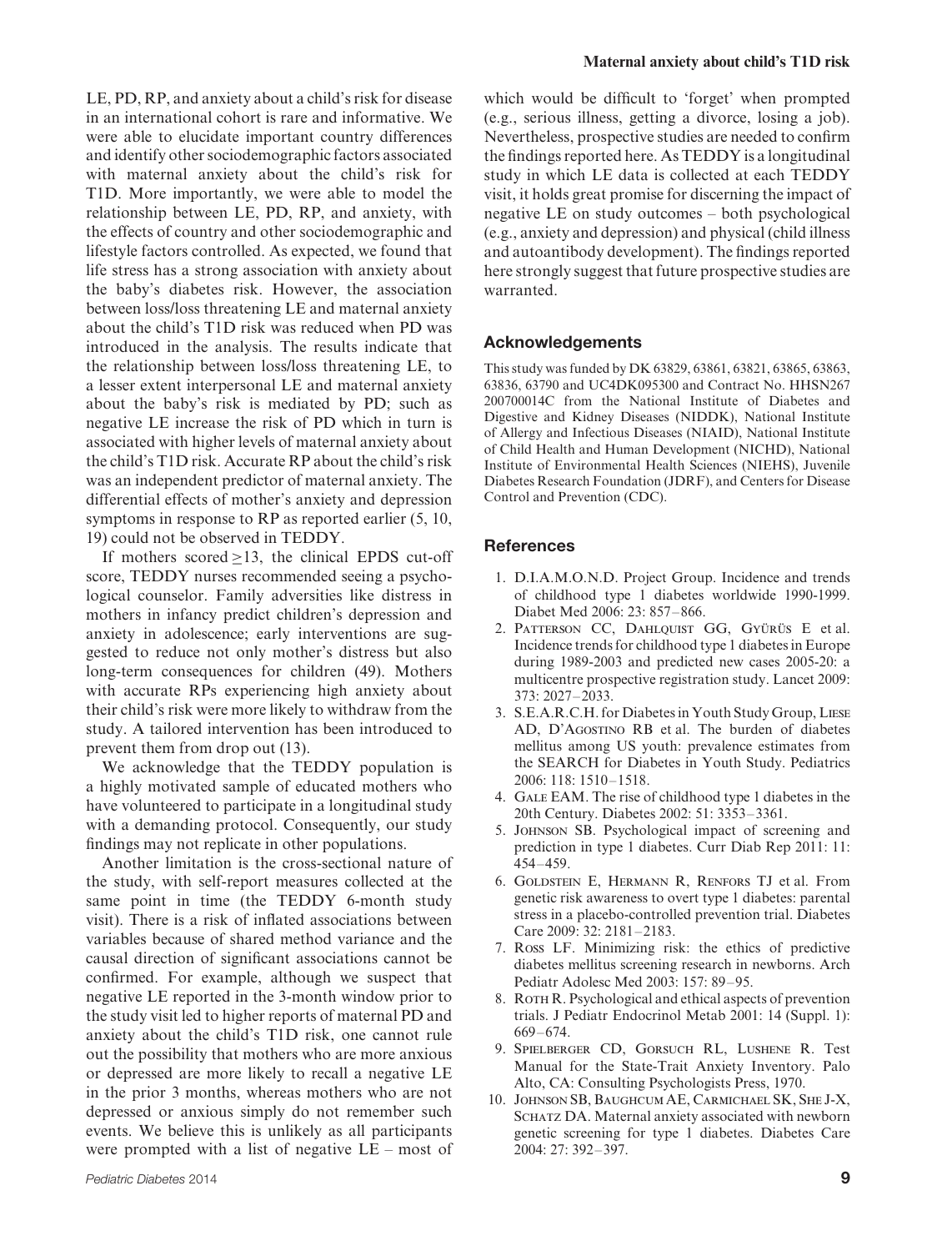#### **Roth et al.**

- 11. LUDVIGSSON J, GUSTAFSSON-STOLT U, LISS PE, SVENSSON T, and the ABIS Study Group. Mothers of children in ABIS, a population-based screening for prediabetes, experience few ethical conflicts and have a positive attitude. Ann N Y Acad Sci 2002: 958: 376–381.
- 12. Hummel M, Ziegler AG, Roth R. Psychological impact of childhood islet autoantibody testing in families participating in the BABYDIAB study. Diabetic Med 2004: 21: 324–328.
- 13. Johnson SB, Lee H-S, Baxter J et al. The Environmental Determinants of Diabetes in the Young (TEDDY) study: predictors of early study withdrawal among participants with no family history of type 1 diabetes. Pediatr Diabetes 2011: 12: 165–171.
- 14. Baxter J, Vehik K, Johnson SB et al. Differences in recruitment and early retention among ethnic minority participants in a large pediatric cohort: the TEDDY Study. Contemp Clin Trials 2012: 33: 633–640.
- 15. Simonen P, Korhonen T, Simell T et al. Parental reactions to information about increased genetic risk of type 1 diabetes mellitus in infants. Arch Pediatr Adolesc Med 2006: 160: 1131–1136.
- 16. Onkamo P, Vaanenen S, Karvonen M, Tuomilehto J. Worldwide increase in incidence of type 1 diabetes - the analysis of data on published incidence trends. Diabetologia 1999: 42: 1395–1403.
- 17. Johnson SB, Lernmark B, Baxter J et al. At-risk for type 1 diabetes (T1D): parent anxiety in response to newborn genetic screening results in The Environmental Determinants of Diabetes in the Young (TEDDY) study. Diabetes 2007: 56 (Suppl. 1): A498.
- 18. Lernmark B, Johnson SB, Vehik K et al. Enrollment experiences in a pediatric longitudinal observational study: The Environmental Determinants of Diabetes in the Young (TEDDY) study. Contemp Clin Trials 2011: 32: 517–523.
- 19. Hood K, Johnson SB, Carmichael SK, Laffel LM, SHE J, SCHATZ DA. Depressive symptoms in mothers of infants identified as genetically at risk for type 1 diabetes. Diabetes Care 2005: 28: 1898–1903.
- 20. Robinson N, Fuller JH. Role of life events and difficulties in the onset of diabetes mellitus. J Psychosom Res 1985: 29: 583–591.
- 21. Sepa A, Ludvigsson J. Psychological stress and the risk of diabetes-related autoimmunity: a review article. Neuroimmunomodulation 2006: 13: 301–308.
- 22. Sepa A, Frodi A, Ludvigsson J. Mothers' experiences of serious life events increase the risk of diabetes-related autoimmunity in their children. Diabetes Care 2005: 28: 2394–2399.
- 23. KARLÉN J, FARESJÖ T, LUDVIGSSON J. Could the social environment trigger the induction of diabetes related autoantibodies in young children? Scand J Public Healt 2012: 40: 177–182.
- 24. Hammen C. Stress and depression. Annu Rev Clin Psychol 2005: 1: 293–319.
- 25. Risch N, Herrell R, Lehner T et al. Interaction between the serotonin transporter gene (*5-HTTLPR*), stressful life events, and risk of depression - a metaanalysis. JAMA 2009: 301: 2462–2471.
- 26. Kendler KS, Karkowski LM, Prescott CA. Causal relationship between stressful life events and the onset of major depression. Am J Psychiatry 1999: 156: 837–841.
- 27. Dohrenwend BP. Inventorying stressful life events as risk factors for psychopathology: toward resolution of the problem of intracategory variability. Psychol Bull 2006: 132: 477–495.
- 28. Kendler KS, Thornton LM, Prescott CM. Gender differences in the rates of exposure to stressful life events and sensitivity to their depressogenic effects. Am J Psychiatry 2001: 158: 587–593.
- 29. Spinhoven P, Roelofs K, Hovens JG et al. Personality, life events and the course of anxiety and depression. Eur J Pers 2011: 25: 443–452.
- 30. Matthev S, Barnett B, Howie P, Kavanagh DJ. Diagnosing postpartum depression in mothers and fathers: whatever happened to anxiety? J Affect Disord 2003: 74: 139–147.
- 31. Vines AI, Myduc T, Esserman D, Baird DD. A comparison of the occurrence and perceived stress of major life events in black and white women. Women Health 2009: 49: 368–380.
- 32. HATCH SL, DOHRENWEND BP. Distribution of traumatic and other stressful life events by race/ethnicity, gender, SES and age: a review of the research. Am J Commun Psychol 2007: 40: 313–332.
- 33. ROSENGREN A, HAWKEN S, ÔUNPUU S et al. Association of psychosocial risk factors with risk of acute myocardial infarction in 11 119 cases and 13 648 controls from 52 countries (the INTERHEART study): case-control. Lancet 2004: 364: 953–962.
- 34. Dobricki M, Komproe IH, de Jong JTVM, Maercker A. Adjustment disorders after severe life-events in four postconflict settings. Soc Psychiatry Psychiatr Epidemiol 2009: 45: 39–46.
- 35. Gibson J, McKenzie-McHarg K, Shakespeare J, PRICE J, GRAY R. A systematic review of studies validating the Edinburgh Postnatal Depression Scale in antepartum and postpartum women. Acta Psychiatr Scand 2009: 119: 350–364.
- 36. Gorman LL, O'Hara MW, Figueiredo B et al. Adaptation of the structured clinical interview for DSM IV disorders for assessing depression in women during pregnancy and post-partum across countries and cultures. Br J Psychiatr Suppl 2004: 184 (Suppl. 46): 17–23.
- 37. Segre LS, O'Hara MW, Arndt S, Stuart S. The prevalence of postpartum depression. The relative significance of three social status indices. Soc Psychiatry Psychiatr Epidemiol 2007: 42: 316–321.
- 38. Yonkers KA, Ramin M, Rush AJ et al. Onset and persistence of postpartum depression in an inner-city maternal health clinic system. Am J Psychiatry 2001: 158: 1856–1863.
- 39. Halbreich U, Karkun S. Cross-cultural and social diversity of prevalence of postpartum depression and depressive symptoms. J Affect Disord 2006: 91: 97–111.
- 40. Affonsoa DD, Deb AK, Horowitzc JA, Mayberryd LJ. An international study exploring levels of postpartum depressive symptomatology. J Psychosom Res 2000: 49: 207–216.
- 41. The TEDDY Study Group. The environmental determinants of diabetes in the young (TEDDY) study: study design. Pediatr Diabetes 2007: 8: 286–298.
- 42. Cox JL, Holden JM, Sagovsky R. Detection of postnatal depression development of the 10-item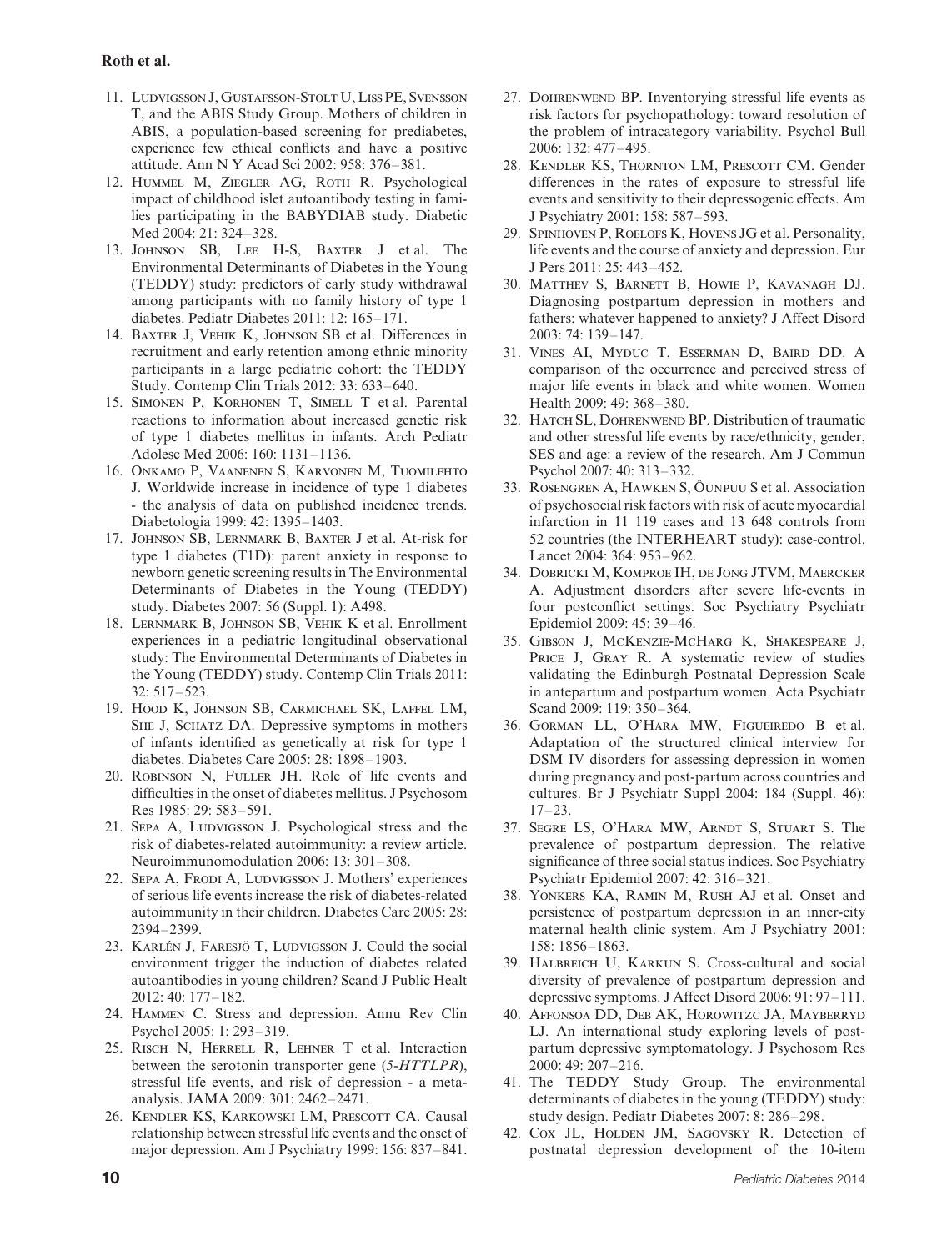edinburgh postnatal depression scale. Br J Psychiatr 1987: 150: 782–786.

- 43. Wisner KL, Parr BL, Piontek CM. Postpartum depression. N Engl J Med 2002: 347: 194–199.
- 44. Baron RM, Kenny DA. The moderator-mediator distinction in social psychological research. Conceptual, strategic and statistical considerations. J Pers Soc Psychol 1986: 51: 1173–1182.
- 45. MacKinnon DP, Krull JL, Lockwood CM. Equivalence of the mediation, confounding and suppression effect. Prev Sci 2000: 1: 173–181.
- 46. Hassan E. Recall bias can be a threat to retrospective and prospective research designs. Int J Epidemiol 2006: 3. doi:10.5580/2732.
- 47. Aas KK, Tambs K, Kise MS, Magnus P, Rønningen KS. Genetic testing of newborns for type 1 susceptibility: a prospective cohort study on effects on maternal mental health. BMC Med Genet 2010: 11: 112–121.
- 48. Kassel JD, Stroud LR, Paronis CA. Smoking, stress, and negative affect: correlation, causation, and context across stages of smoking. Psychol Bull 2003: 129: 270–304.
- 49. Karevold E, Røysamb E, Ystom E, Mathiesen KS. Predictor and pathway from infancy to symptoms of anxiety and depression in early adolescence. Dev Psychol 2009: 45: 1051–1060.

# **Appendix**

*The Teddy Study Group. Colorado Clinical Center*: Marian Rewers, MD, PhD, PI<sup>1,4,6,10,11</sup>, Katherine Barriga<sup>12</sup>, Kimberly Bautista<sup>12</sup>, Judith Baxter<sup>9,12,15</sup>, George Eisenbarth, MD, PhD, Nicole Frank<sup>2</sup>, Patricia Gesualdo<sup>2,6,12,14,15</sup>, Michelle Hoffman<sup>12,13,14</sup>, Lisa Ide, Rachel Karban<sup>12</sup>, Edwin Liu, MD<sup>13</sup>, Jill Norris, PhD<sup>2,12</sup>, , Kathleen Waugh<sup>7,12,15</sup> Adela Samper-Imaz, Andrea Steck, MD, University of Colorado, Anschutz Medical Campus, Barbara Davis Center for Childhood Diabetes.

*Georgia/Florida Clinical Center*: Jin-Xiong She, PhD,PI<sup>1,3,4,11</sup>, Desmond Schatz, MD<sup>\*4,5,7,8</sup>, Diane Hopkins<sup>12</sup>, Leigh Steed<sup>6,12,13,14,15</sup>, Jamie Thomas\*<sup>12</sup>, Katherine Silvis2, Michael Haller, MD\*14, Meena Shankar\*2, Kim English, Richard McIndoe, PhD, Haitao Liu, MD†, John Nechtman†, Joshua Williams, Gabriela Foghis, Stephen W. Anderson, MDˆ , Georgia Health Sciences University, \*University of Florida, †Jinfiniti Biosciences LLC, Augusta, GA, <sup>ˆ</sup> Pediatric Endocrine Associates, Atlanta, GA.

*Germany Clinical Center*: Anette G. Ziegler, MD, PI1,3,4,11, Alexandra Achenbach PhD\*12, Heike Boerschmann14, Ezio Bonifacio, PhD\*5, Melanie Bunk, Johannes Försch, Lydia Henneberger<sup>2,12</sup>, Michael Hummel, MD<sup>13</sup>, Sandra Hummel, PhD<sup>2</sup>, Gesa Joslowski<sup>¥2</sup>, Mathilde Kersting PhD<sup>¥2</sup>, Annette Knopff7, Nadja Kocher, Sibylle Koletzko, MD¶13, Stephanie Krause, Claudia Matzke, Astrid Mittermeier, Claudia Peplow\*<sup>12</sup>, Maren Pflüger<sup>6</sup>, Claudia Ramminger, Elisabeth Strauss, Sargol Rash-Sur, Roswith Roth, PhD9, Julia Schenkel, Joanna Stock, Katja Voit, Christiane Winkler PhD2,12,15, Anja Wosch, Forschergruppe Diabetes e.V. at Helmholtz Zentrum München, \*Center for Regenerative Therapies, TU Dresden, <sup>¶</sup>Dr. von Hauner Children's Hospital, Department of Gastroenterology, Ludwig Maximillians University Munich, ¥Research Institute for Child Nutrition, Dortmund.

*Finland Clinical Center*: Olli G. Simell, MD, PhD,  $PI^{4.1,4,11,13}$ , Heikki Hyöty, MD, PhD<sup>\*±6</sup>, Jorma Ilonen, MD, PhD<sup> $\frac{1}{2}$ ¶<sup>3</sup>, Mikael Knip, MD, PhD<sup>\*±</sup>,</sup> Maria Lonnrot, MD, PhD<sup>\*±6</sup>, Elina Mantymaki<sup>¥</sup><sup> $\cdot$ </sup>, Juha Mykkänen, PhD<sup>¥</sup>, Kirsti Nanto-Salonen, MD, PhD¥ ˆ12, Tiina Niininen±\*, Mia Nyblom\*±, Anne Riikonen\* $\pm 2$ , Minna Romo<sup>¥</sup>, Barbara Simell<sup>¥</sup><sup>12,15</sup>, Tuula Simell,  $PhD<sup>\gamma</sup>9,12$ , Ville Simell<sup> $413$ </sup>, Maija  $Sj\ddot{\theta} \text{berg}^{\dot{\varphi} \dot{\varphi}}$  Aino Stenius<sup>µ $\ddot{\varphi}$ </sup>, Eeva Varjonen<sup>¥</sup><sup>°</sup>, Riitta Veijola, MD, PhD <sup>μ $\alpha$ </sup>, Suvi M. Virtanen, MD, PhD\*§2±. ¥University of Turku, \*University of Tampere, <sup>µ</sup>University of Oulu, Turku University Hospital,  $\pm$ Tampere University Hospital, <sup> $\text{Q}$ </sup>Oulu University Hospital, §National Institute for Health and Welfare, Finland, ¶University of Kuopio.

*Sweden Clinical Center: Åke Lernmark, PhD,* PI1,3,4,8,10,11,15, Daniel Agardh, MD, PhD13, Peter Almgren, Eva Andersson, Carin Andrén-Aronsson2,13, Maria Ask, Ulla-Marie Karlsson, Corrado Cilio, MD<sup>5</sup>, PhD, Jenny Bremer, Emilie Ericson-Hallström, Thomas Gard, Joanna Gerardsson, Gertie Hansson<sup>12,14</sup>, Monica Hansen, Susanne Hyberg, Rasmus Håkansson, Fredrik Johansen, Linda Jonsson, Helena Larsson MD, PhD14, Barbro Lernmark, PhD<sup>9,12</sup>, Maria Markan, Theodosia Massadakis, Jessica Melin, Maria Månsson-Martinez, Anita Nilsson, Kobra Rahmati, Monica Sedig Järvirova, Sara Sibthorpe, Birgitta Sjöberg, Anna Skogberg, Carina Törn, Ph $D^{3,15}$ , Anne Wallin, Åsa Wimar, Sofie Åberg. Lund University.

*Washington Clinical Center*: William A. Hagopian, MD, PhD, PI1,3,4, 5, 6,7,11,13, 14, Xiang Yan, MD, Michael Killian<sup>6,7,12,13</sup>, Claire Cowen Crouch<sup>12,14,15</sup>, Kristen M. Hay2, Stephen Ayres, Carissa Adams, Brandi Bratrude, David Coughlin, Greer Fowler, Czarina Franco, Carla Hammar, Diana Heaney, Patrick Marcus, Arlene Meyer, Denise Mulenga, Elizabeth Scott, Jennifer Skidmore, Joshua Stabbert, Viktoria Stepitova, Nancy Williams. Pacific Northwest Diabetes Research Institute.

*Pennsylvania Satellite Center*: Dorothy Becker, MD, Margaret Franciscus<sup>12</sup>, MaryEllen Dalmagro-Elias<sup>2</sup>, Ashi Daftary, MD, Children's Hospital of Pittsburgh of UPMC.

*Data Coordinating Center*: Jeffrey P. Krischer, PhD, PI<sup>1,4,5,10,11</sup>, Michael Abbondondolo, Lori Ballard<sup>3,9,14,15</sup>, Rasheedah Brown<sup>12,15</sup>, Brant